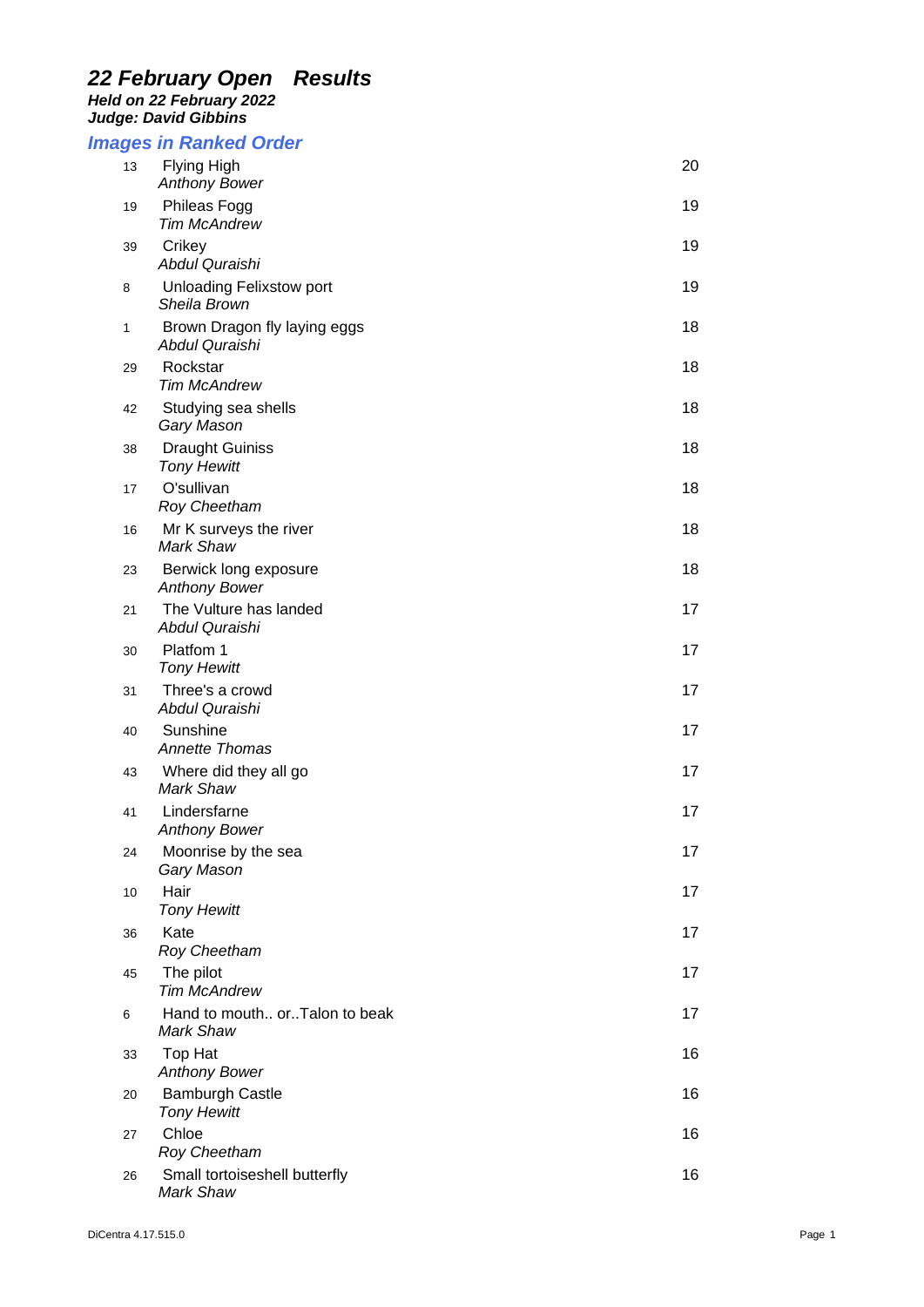### *22 February Open Results Held on 22 February 2022 Judge: David Gibbins*

|    | ye <i>. Daviu Gibbiris</i>                     |    |
|----|------------------------------------------------|----|
| 37 | Lord of the Manor<br><b>Tim McAndrew</b>       | 16 |
| 46 | Windswept<br><b>Tony Hewitt</b>                | 16 |
| 32 | Through the mist<br>Annette Thomas             | 16 |
| 44 | Paige<br>Roy Cheetham                          | 16 |
| 9  | Grey Heron<br><b>Tim McAndrew</b>              | 16 |
| 12 | <b>Autumn Glory</b><br><b>Annette Thomas</b>   | 16 |
| 28 | I may have lost my marbles<br>Sheila Brown     | 15 |
| 3  | The Witcher<br><b>Anthony Bower</b>            | 15 |
| 14 | Stag on duty<br>Gary Mason                     | 15 |
| 18 | Snow capped tulip<br>Sheila Brown              | 15 |
| 22 | <b>Crossed trunks</b><br><b>Annette Thomas</b> | 15 |
| 25 | Dunham Massey<br>John Lancashire               | 15 |
| 34 | <b>Hollins Cross</b><br>Gary Mason             | 15 |
| 35 | The Plaza<br>Mark Shaw                         | 15 |
| 7  | Paula<br>Roy Cheetham                          | 15 |
| 4  | Loose Hill on a Stormy morning<br>Gary Mason   | 15 |
| 11 | Sunset in connemara<br>Abdul Quraishi          | 15 |
| 15 | Absailing<br>John Lancashire                   | 15 |
| 2  | Wedged<br><b>Annette Thomas</b>                | 15 |
| 5  | Mist over Calgary<br>John Lancashire           | 14 |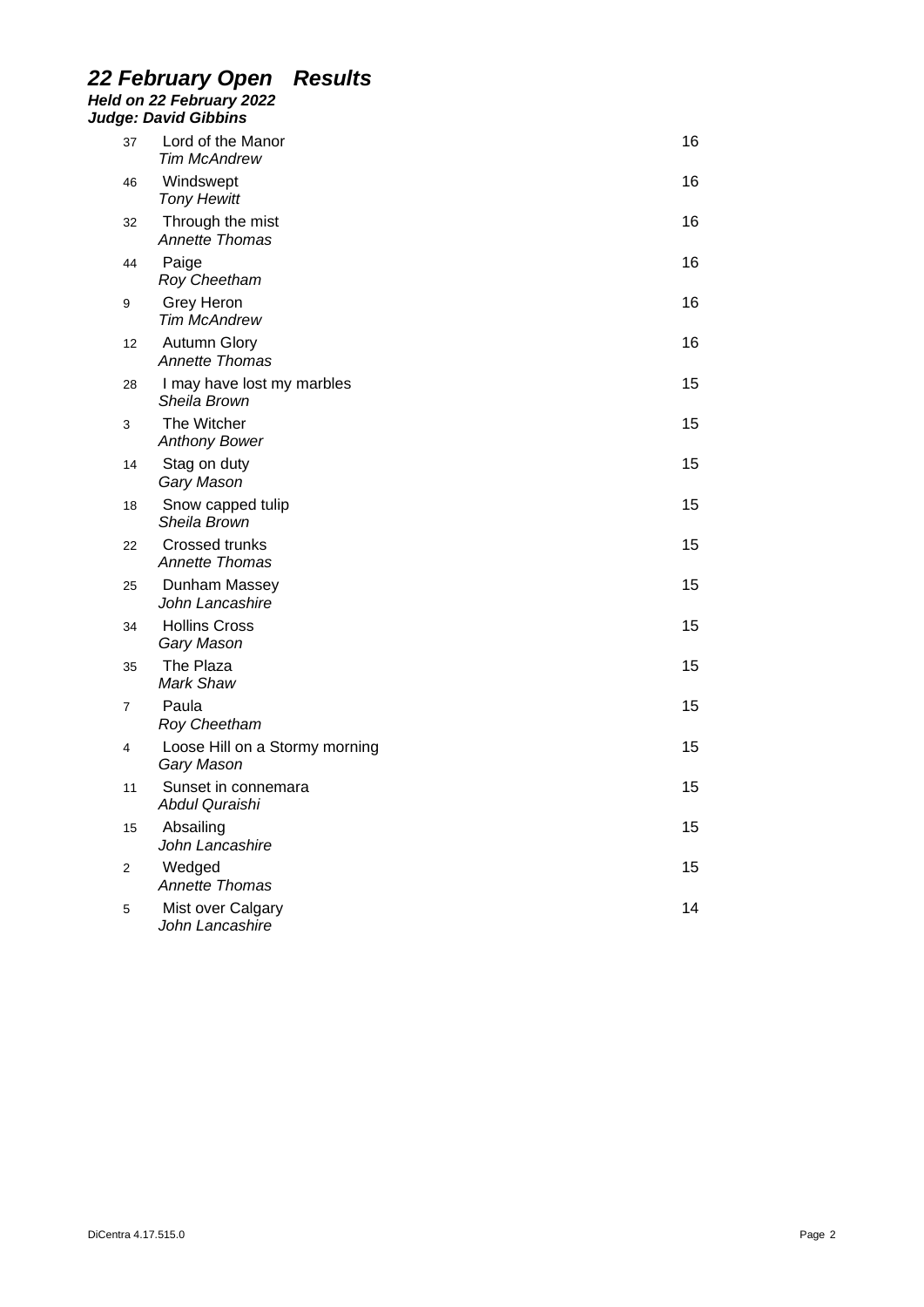# *22 February Open Results*

*Held on 22 February 2022 Judge: David Gibbins* 

### *Entrant Scores*

|                       | <b>Abdul Quraishi</b>           | Total: | 86 |
|-----------------------|---------------------------------|--------|----|
| 39                    | Crikey                          |        | 19 |
| $\mathbf{1}$          | Brown Dragon fly laying eggs    |        | 18 |
| 21                    | The Vulture has landed          |        | 17 |
| 31                    | Three's a crowd                 |        | 17 |
| 11                    | Sunset in connemara             |        | 15 |
| <b>Annette Thomas</b> |                                 | Total: | 79 |
| 40                    | Sunshine                        |        | 17 |
| 12                    | <b>Autumn Glory</b>             |        | 16 |
| 32                    | Through the mist                |        | 16 |
| 2                     | Wedged                          |        | 15 |
| 22                    | Crossed trunks                  |        | 15 |
| <b>Anthony Bower</b>  |                                 | Total: | 86 |
| 13                    | Flying High                     |        | 20 |
| 23                    | Berwick long exposure           |        | 18 |
| 41                    | Lindersfarne                    |        | 17 |
| 33                    | Top Hat                         |        | 16 |
| 3                     | The Witcher                     |        | 15 |
|                       | <b>Gary Mason</b>               | Total: | 80 |
| 42                    | Studying sea shells             |        | 18 |
| 24                    | Moonrise by the sea             |        | 17 |
| 4                     | Loose Hill on a Stormy morning  |        | 15 |
| 34                    | <b>Hollins Cross</b>            |        | 15 |
| 14                    | Stag on duty                    |        | 15 |
|                       | <b>John Lancashire</b>          | Total: | 44 |
| 15                    | Absailing                       |        | 15 |
| 25                    | Dunham Massey                   |        | 15 |
| 5                     | Mist over Calgary               |        | 14 |
| <b>Mark Shaw</b>      |                                 | Total: | 83 |
| 16                    | Mr K surveys the river          |        | 18 |
| 6                     | Hand to mouth orTalon to beak   |        | 17 |
| 43                    | Where did they all go           |        | 17 |
| 26                    | Small tortoiseshell butterfly   |        | 16 |
| 35                    | The Plaza                       |        | 15 |
|                       | <b>Roy Cheetham</b>             | Total: | 82 |
| 17                    | O'sullivan                      |        | 18 |
| 36                    | Kate                            |        | 17 |
| 27                    | Chloe                           |        | 16 |
| 44                    | Paige                           |        | 16 |
| 7                     | Paula                           |        | 15 |
|                       | <b>Sheila Brown</b>             | Total: | 49 |
| 8                     | <b>Unloading Felixstow port</b> |        | 19 |
| 18                    | Snow capped tulip               |        | 15 |
| 28                    | I may have lost my marbles      |        | 15 |
|                       | <b>Tim McAndrew</b>             | Total: | 86 |
| 19                    | Phileas Fogg                    |        | 19 |
| 29                    | Rockstar                        |        | 18 |
| 45                    | The pilot                       |        | 17 |
|                       |                                 |        |    |